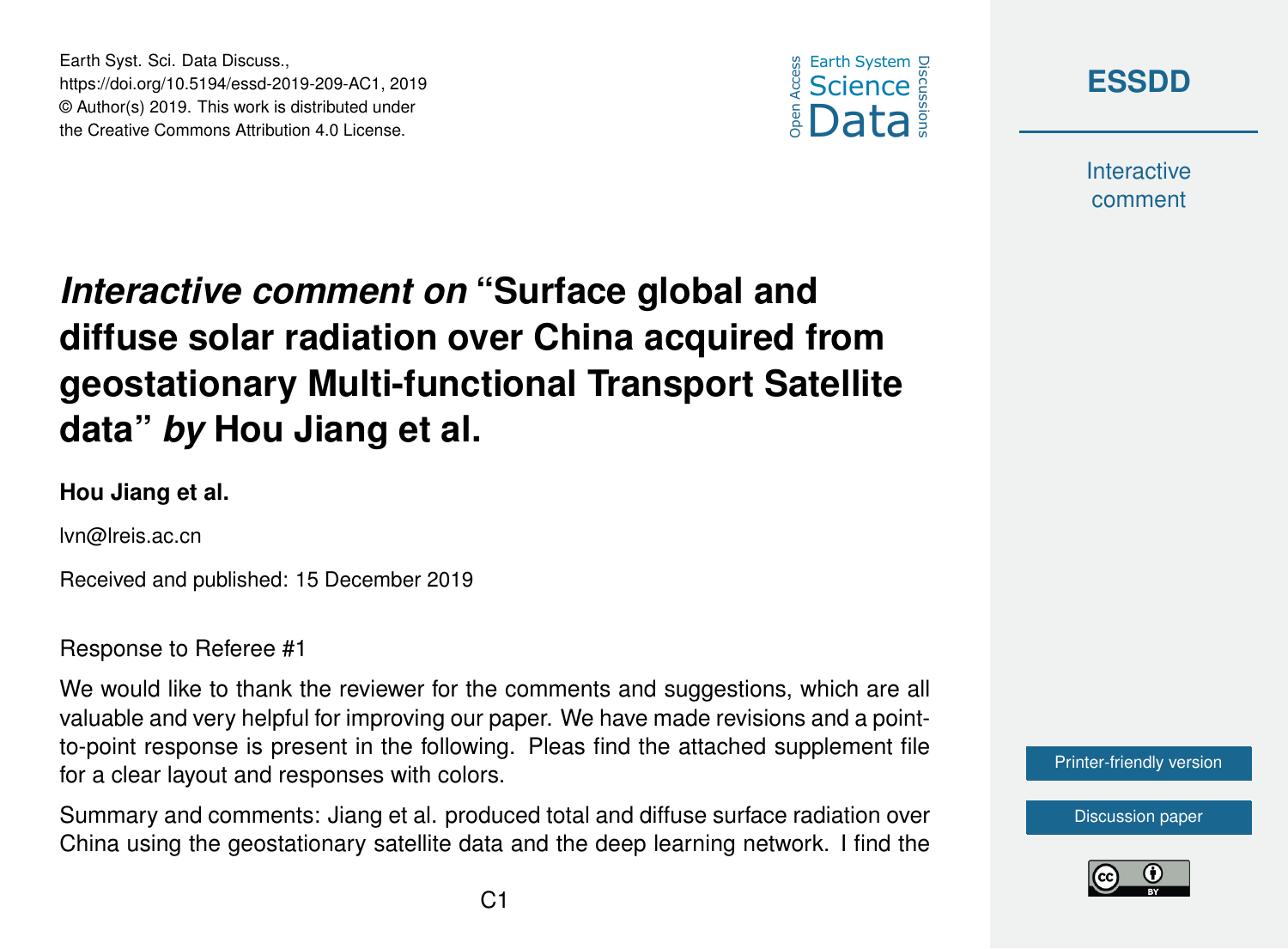dataset of general interest. I have some concerns related to this manuscript.

Response: We thank Referee #1 for the encouraging comments. All comments and suggestions have been considered carefully and well addressed.

Comments: (1) the title suggests it is surface global solar radiation over China. I think "global" here should represent the whole earth. The title needs to be changed.

Response: Thank you for your advice. In the revised manuscript, the title has been changed to "Surface solar radiation and the diffuse component in China acquired from geostationary Multi-functional Transport Satellite data"

Comments: (2) scientific relevance: I do not think the authors provide enough details about how the new technique can address previous research problems/scientific questions. For example, what do the authors mean "no consideration of spatial collocation of surface radiation", and how the proposed deep learning algorithm addresses this consideration remains unclear. What spatial patterns have been extracted from satellite images and how they are linked to target hourly radiation values are also not clear.

Response: Thank you for your advice. The expression of "no consideration of spatial collocation of surface radiation" might be incorrect and confusing. In fact, we meant that "takes no consideration of spatial adjacent effects of surface radiation". In general, the proposed deep learning algorithm addresses the spatial adjacent effects by dealing with spatial satellite image blocks of  $16\times16$  pixels. Hierarchical features from low-level details (e.g., geometric shapes, sizes, orientations, edges and distribution) to high-level comprehensive abstract representations (e.g., intrinsic physical and optical properties of mixed clouds) are extracted from satellite images to handle the spatial adjacent effects. Then, the multi-layer perceptron is utilized to link extracted features to target hourly radiation values through implicit non-linear expressions, and their parameters are learnt from pre-prepared training samples in supervised manner. The details are described in the Introduction of the revised manuscript. The related parts are as "These methods are in theory based on an independent pixel approximation **[ESSDD](https://www.earth-syst-sci-data-discuss.net/)**

**Interactive** comment

[Printer-friendly version](https://www.earth-syst-sci-data-discuss.net/essd-2019-209/essd-2019-209-AC1-print.pdf)

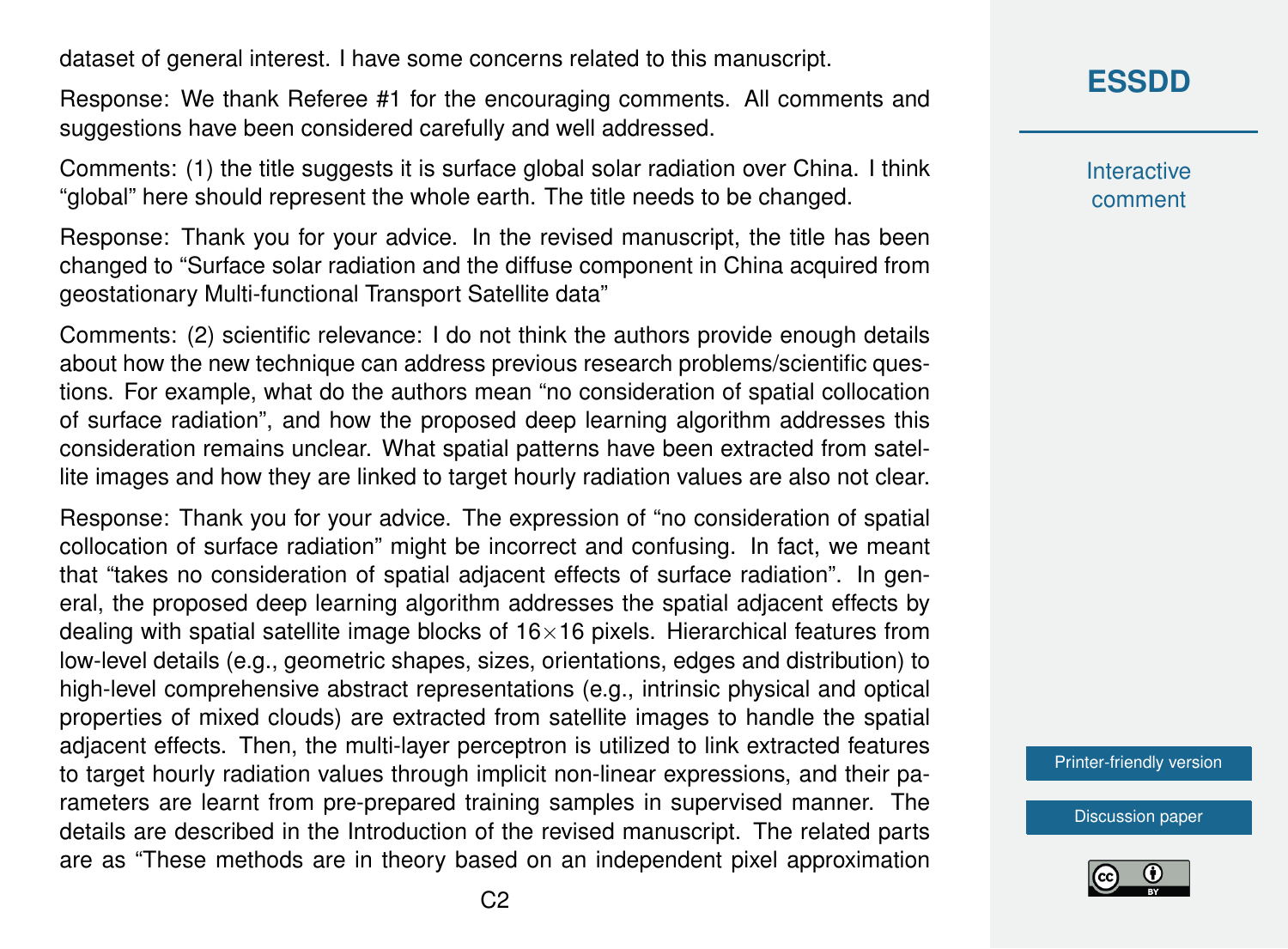which assumes a plane-parallel horizontally homogeneous cloud. Thus, surface radiation retrievals from satellite imagers are pixel-based (from point to point), in other words, only (multi-band) satellite signals corresponding to the specific ground location are used for surface radiation estimation. However, in reality this idealized situation does not always exist, or even is uncommon. For example, in the presence of broken clouds, multiple reflections and scattering events off the sides of clouds or on the surface would lead to significant horizontal photon transport (Madhavan et al. 2017; Oreopoulos et al. 2000; Schewski and Macke 2003), which makes significant differences when the spatial resolution increases to several kilometres where the surface radiation of an individual footprint under inhomogeneous clouds is relevant to multiple adjacent satellite pixels (Huang et al. 2019). In fact, large biases and uncertainties occur frequently under broken clouds when comparing current high-resolution surface radiation products to quality-controlled ground observations (Deneke et al. 2009; Huang et al. 2016)." Therefore, it seems that area-to-point retrievals are the optimal solutions. From this point of view, a practical effort has been made in our previous works, where a hybrid deep network mainly consisting of convolutional neural network (CNN) blocks and multi-layer perceptron (MLP) is built to retrieve hourly GSR/DIF from geostationary satellite data (Jiang et al. 2019). The CNN blocks takes image blocks as inputs thereby allowing for identical treatment of adjacent satellite pixels, and are further stacked to construct deep residual structure to extract hierarchical features from low-level details (e.g., geometric shapes, sizes, orientations, edges and distribution) to high-level comprehensive abstract representations (e.g., intrinsic physical and optical properties of mixed clouds). It is believed that such hierarchical architecture of spatial features can fully expose the scattering effects, absorption effects as well as their interactions in the atmosphere, thus can be considered as substitutes for various input parameters representing atmospheric state in radiative transfer models. The MLP is utilized to link extracted features of CNN and additional auxiliary information defining the state in time and space to target measurements of hourly surface radiation through implicit nonlinear expressions, whose parameters are learnt from pre-prepared training samples

#### **[ESSDD](https://www.earth-syst-sci-data-discuss.net/)**

**Interactive** comment

[Printer-friendly version](https://www.earth-syst-sci-data-discuss.net/essd-2019-209/essd-2019-209-AC1-print.pdf)

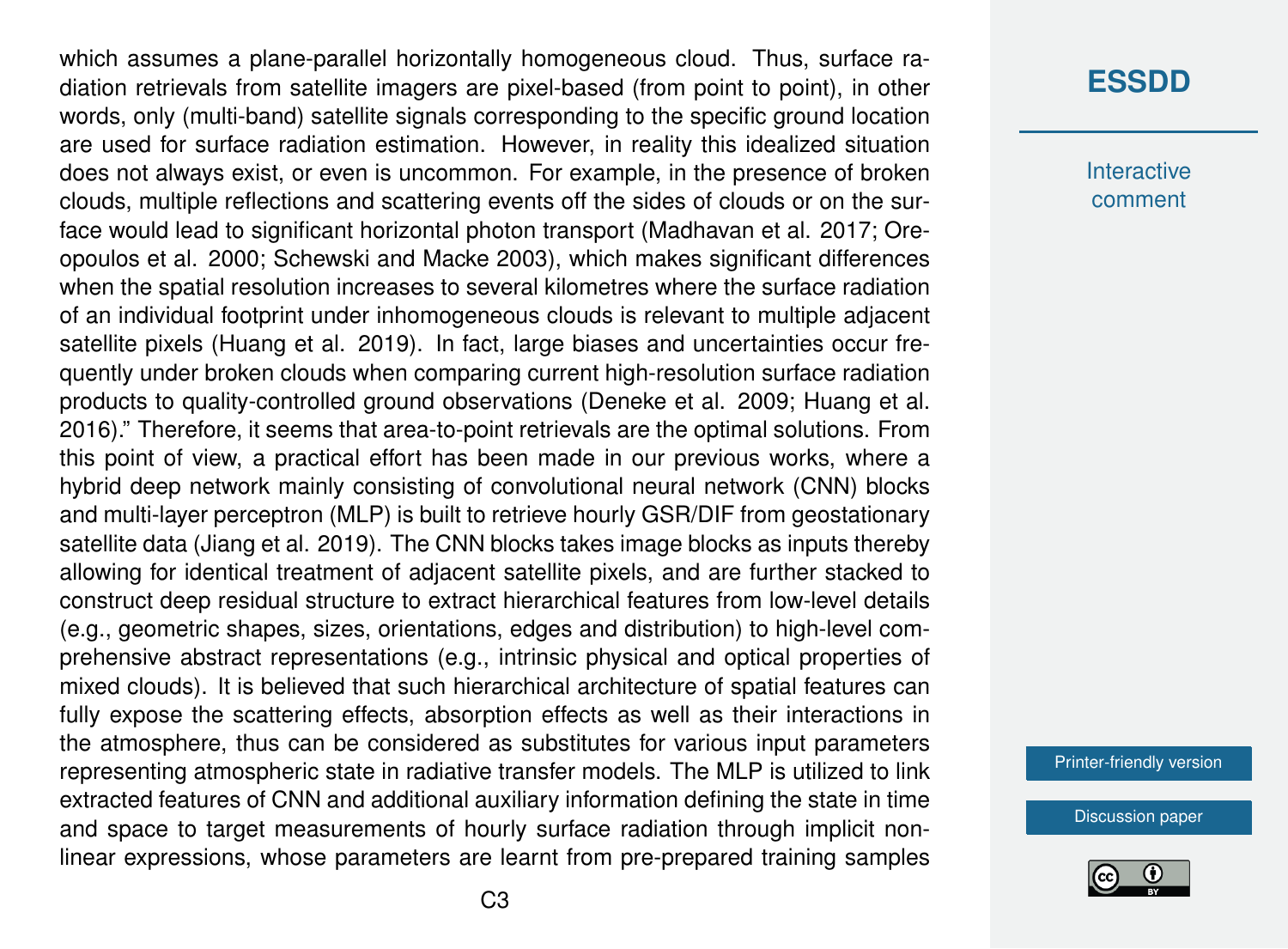in supervised manner. The deep network is demonstrated to be effective in handling spatial adjacent effects and simulating complicated radiative transfer processes, and successful in achieving superior accuracy of GSR estimates."

Comments: The introduction gives an impression that the dataset is probably "overproduced" with no clear clue that how these datasets will be used specifically. Although they first paragraph in the introduction mentioned some possible applications of these datasets, further digging of these literatures would tell you the produced dataset here would be useless. I would suggest the authors further clearly identify, for example, how diffuse radiation are being used to forecast crop yield (if there is a crop model uses it, please name it), and how diffuse radiation are being used to simulate carbon dynamics (if there are Earth system models requiring these datasets, please list them in the paper) or any other specific applications that use this type of datasets either partly or over the whole part of China (rather than talk them general). Based on current descriptions, I think the produced datasets would be useless.

Response: Thank you for your advice. More specific models (e.g., JULES, FöBAAR, YIBs, SWAP) and applications (e.g., modelling radiation-use efficiency of wheat, early yield assessment of soybean, wheat and sunflower) have been added into the first paragraph of the revised Introduction. The related parts are as follows: "The explicit knowledge on DIF is urgently required to assess its effects on plant productivity and carbon dynamics of terrestrial ecosystems that has become a popular issue in the field of ecology and environmental sciences (Gu et al. 2002; Mercado et al. 2009; Zhang et al. 2011; Zhang et al. 2017). For instance, downward direct and diffuse radiation at the surface are necessary inputs for JULES land-surface scheme and canopy radiationphotosynthesis scheme to account for effects of diffuse radiation on sunlit and shaded photosynthesis thus impact on global primary production (Mercado et al. 2009) and land carbon sink (Rap et al. 2018), and also used to calculate photosynthetic photon flux density in the Forest Biomass, Assimilation, Allocation, and Respiration (FöBAAR) model for the purpose of simulating forest carbon cycle (Lee et al. 2018). The per-

# **[ESSDD](https://www.earth-syst-sci-data-discuss.net/)**

**Interactive** comment

[Printer-friendly version](https://www.earth-syst-sci-data-discuss.net/essd-2019-209/essd-2019-209-AC1-print.pdf)

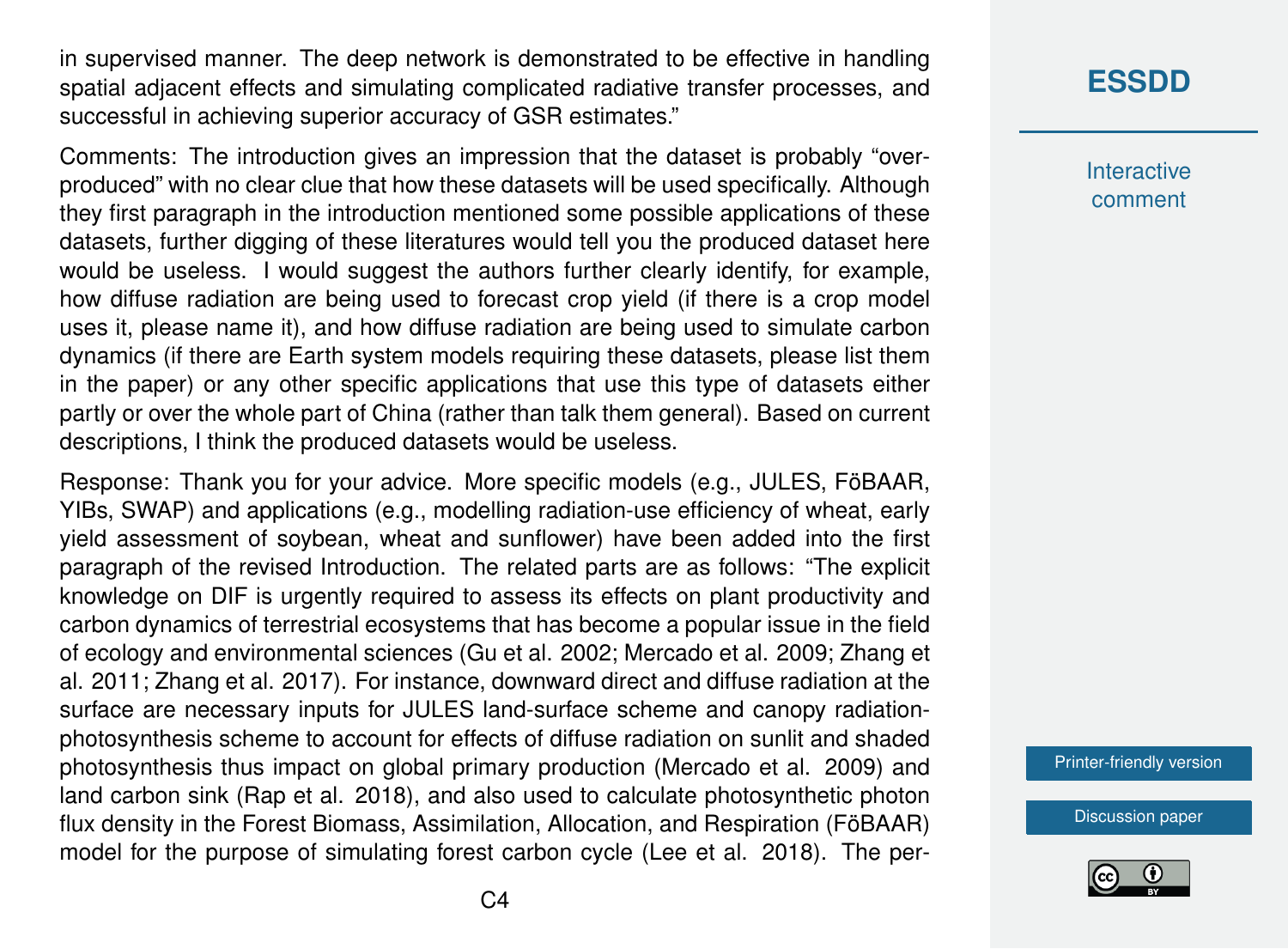turbations in diffuse solar radiation are needed to be quantified when using the Yale Interactive terrestrial Biosphere (YIBs) model to estimate the response of global carbon cycle to fire pollutions (Yue and Unger 2018). It also proves that satellite-based radiation data improve the performance of Soil Water Atmosphere Plant (SWAP) model during crop yield estimation (Mokhtari et al. 2018). Besides, the partitioning of diffuse and direct solar radiation as well as their diurnal variations are essential for modelling radiation-use efficiency of wheat during its vegetative phase (Choudhury 2000) and the early assessment of crop (i.e., soybean, wheat and sunflower) yield on a daily or shorter basis (Holzman et al. 2018)."

Comments: (3) Methods and Comparisons with other products: I think throughout the manuscript, there is no scientific explanation that why we should correlate satellite images of five bands with total/diffuse solar radiation (I think the author also need to provide a definition in this manuscript what exactly data they are providing). I believe what you mean solar radiation here should be the integration of radiation over the whole wavelength rather just a few wavelengths.

Response: Thank you for your advice. In fact, we directly link the satellite signals of visible channel to target shortwave solar radiation provided by ground measurements, without integration of radiation over different wavelengths. The utilization of other channels such as IR1-4 might add useful information about water vapor, cloud temperature etc. for final radiation estimation, but to assure the cross-sensor applications, only the visible channel of MTSAT data are used as it is available for almost all satellite images. We have made it clear in the revised manuscript. The explanation is given in Section 2.1 as "The original MTSAT-1R satellite images are resampled to so-called hourly GAME products with a resolution of 1/20°, which is freely accessible at http://weather.is.kochi-u.ac.jp/ (last accessed: 10 Dec., 2019). Herein, only the visible channel is used for the inference of shortwave or diffuse solar radiation provided by ground measurements." and also in Section 2.2 as "In addition, for the convenience of cross-sensor applications, it is better to only depend on the visible channel which

### **[ESSDD](https://www.earth-syst-sci-data-discuss.net/)**

**Interactive** comment

[Printer-friendly version](https://www.earth-syst-sci-data-discuss.net/essd-2019-209/essd-2019-209-AC1-print.pdf)

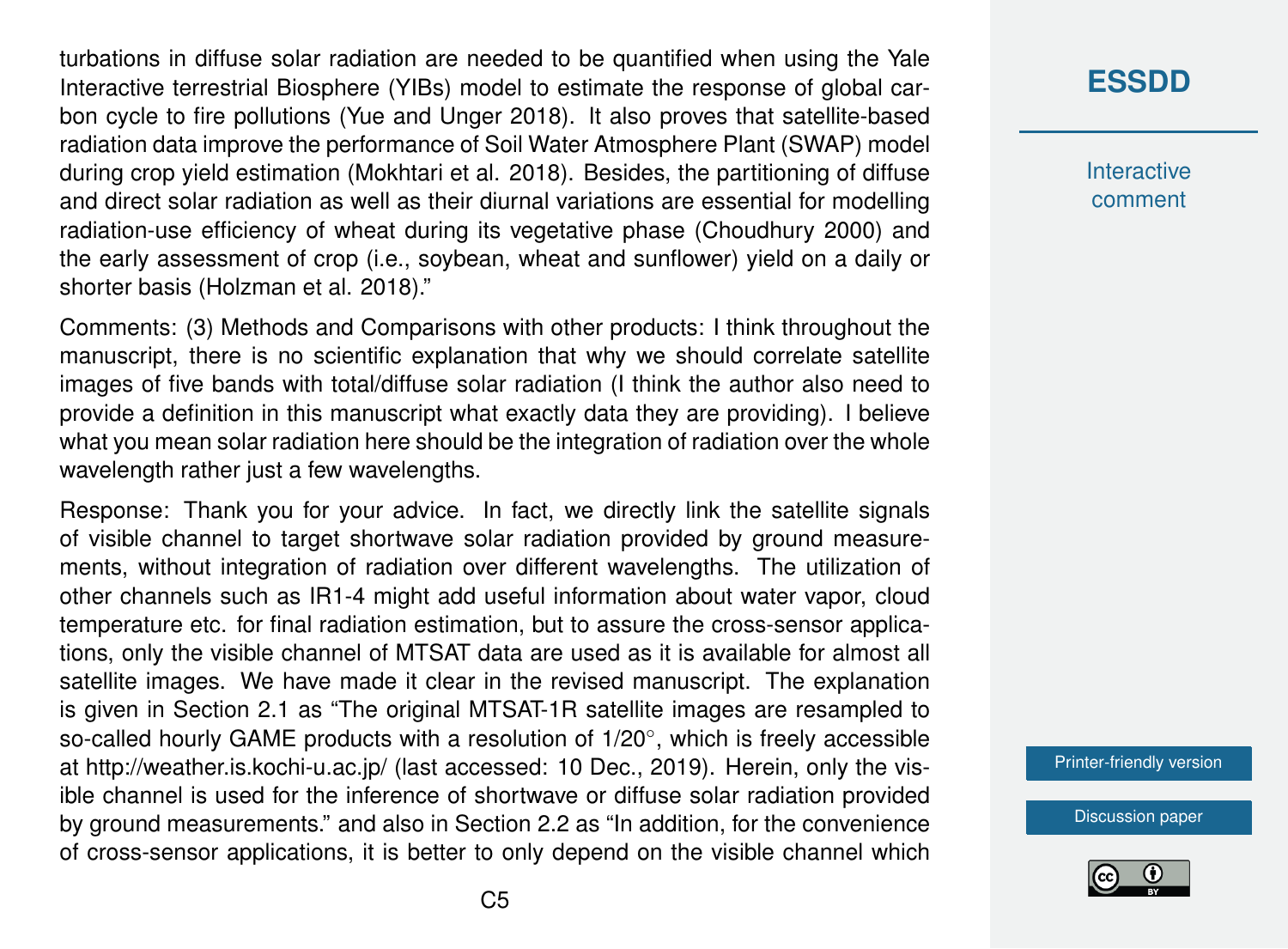is available for nearly all satellite images. This is reasonable as the visible channel provides the most proportion of information on aerosols, clouds and other atmospheric properties (Lu et al. 2011)."

Comments: Although the authors use the deep learning algorithm, it is necessary to explain what the mechanisms behind this correlation. Particularly, as the authors mentioned previously that spatial patterns are being extracted and correlated with target data from point locations, the authors should also explain what patterns are being used. Without sufficient explanations, the readers may concern about what are the error estimates and sources which the authors do not provide at all. For example, how reliable can we use the solar radiation estimates under cloudy conditions? Can the authors provide a quality flag for these areas and the confidence interval for us to use the dataset for regions under cloudy conditions? Does the authors separate comparisons/validation in accuracy for point locations between clear-sky and cloudy conditions? What is the accuracy level under clear-sky conditions and what is the accuracy level under cloudy conditions? IF the comparison in accuracy between this produced product and the other product under clear-sky conditions is the same or similar, what are the advantages of this produced product compared to previous ones?

Response: Thank you for your advice. In the revised manuscript, we have explained the potential mechanisms in the Introduction and Section 2.2. More explanations are added into the first paragraph of Section 2.2. The related parts in the Introduction are as follows: "The CNN blocks takes image blocks as inputs thereby allowing for identical treatment of adjacent satellite pixels, and are further stacked to construct deep residual structure to extract hierarchical features from low-level details (e.g., geometric shapes, sizes, orientations, edges and distribution) to high-level comprehensive abstract representations (e.g., intrinsic physical and optical properties of mixed clouds). It is believed that such hierarchical architecture of spatial features can fully expose the scattering effects, absorption effects as well as their interactions in the atmosphere, thus can be considered as substitutes for various input parameters representing atmospheric state

# **[ESSDD](https://www.earth-syst-sci-data-discuss.net/)**

**Interactive** comment

[Printer-friendly version](https://www.earth-syst-sci-data-discuss.net/essd-2019-209/essd-2019-209-AC1-print.pdf)

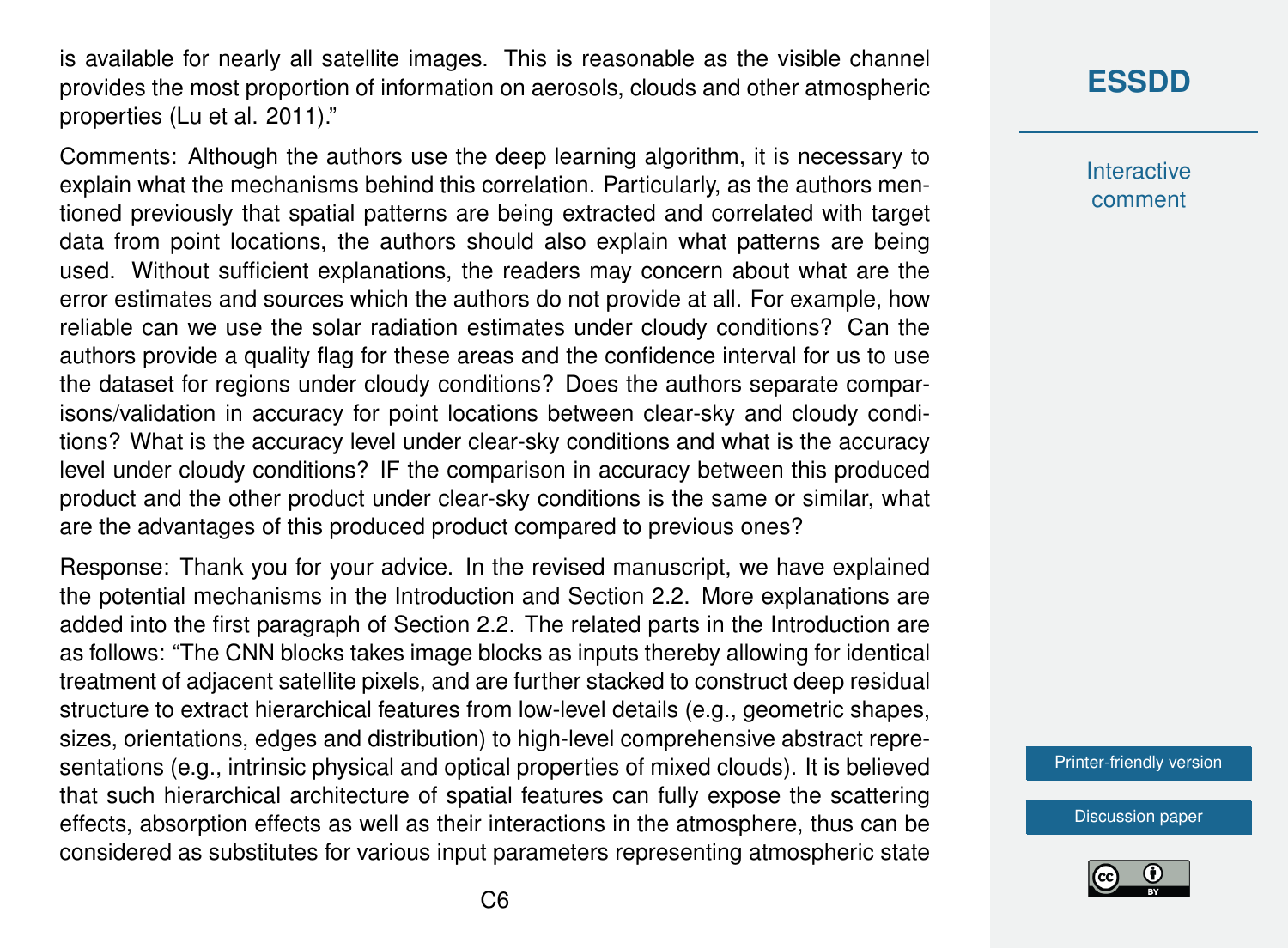in radiative transfer models." The related parts in Section 2.2 are as follows: "Satellite image is regarded as a vivid portrayal of the atmosphere and the surface state, and its recorded signals usually contain information on cloud-radiation interactions and impacts among adjacent locations. Traditional physical algorithms retrieve surface radiation from satellite signals on the basis of various radiative transfer models or their simplified versions, where geometric conditions, atmospheric conditions, and aerosol types should be strictly defined, complex processes such as atmospheric absorption and scattering, and their interactions are needed to be precisely simulated, or clearsky and cloudy retrieval modes are independently developed. Herein, we utilize deep learning technique to directly build the implicit correlations between satellite signals and surface radiation in view of its powerful approximation ability of continuous mapping function. Except that all-sky situations are under a unified framework and tedious intermediate simulations are avoided, different from classical pixel-based retrievals, the CNN blocks are able to deal with spatial adjacent effects of surface radiation, that is, the influence of neighboring pixels on the central point can be taken into account." Although the spatially continuous error estimates are not provided, the validation results at site level shown in figure 8 can be used as a reference for the rational utilization of our datasets. Different from the previous parameterization schemes, we didn't develop independent clear-sky and cloudy retrieval modes separately. The deep network estimates solar radiation under all-sky conditions in a unified manner, and provides reliable results as indicated by Figure 6. As labels indicating a clear-sky or cloudy condition are unavailable for hourly measurements, we didn't carry out separate comparisons during validation. In view of the high precision of our products under all-sky conditions, we suggest users in various fields to use it at ease, but limited within China

Comments: In addition, for the deep learning part, I do not understand why we use 16\*16 pixels. How you get the size determined? Plus, do the radiation measurements from point locations are across all these 16 pixels or just belong to only one of them? I have the impression that because the authors would like to use deep learning, they need to have an image used as input. So, this is a point to area comparison? If so, I

#### **[ESSDD](https://www.earth-syst-sci-data-discuss.net/)**

**Interactive** comment

[Printer-friendly version](https://www.earth-syst-sci-data-discuss.net/essd-2019-209/essd-2019-209-AC1-print.pdf)

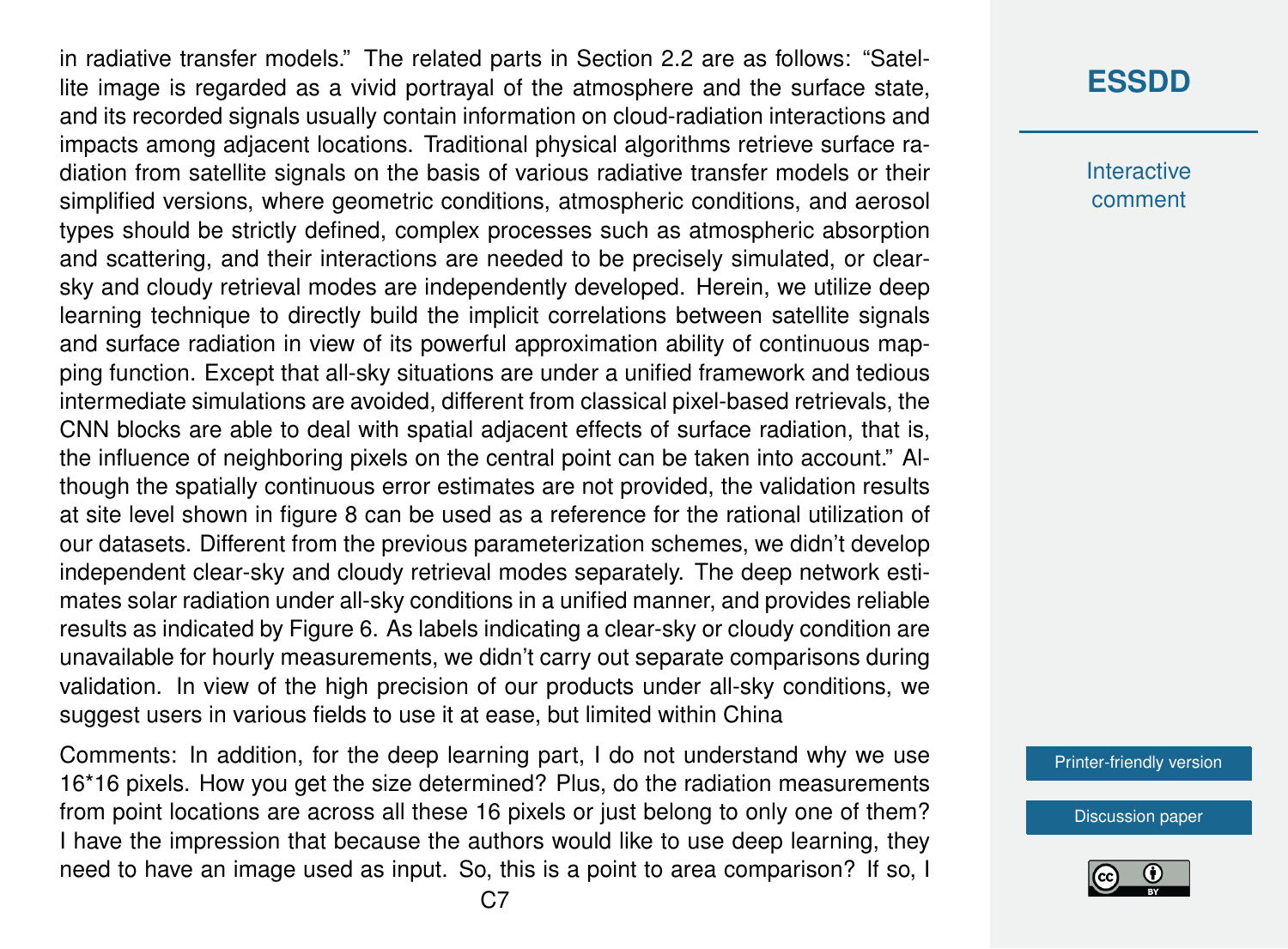would like to see the authors providing error estimates related to this misrepresentation of points as areas for the produced datasets.

Response: Thank you very much for your advice. Actually, the CNN blocks deal with image blocks of 16\*16 pixels to infer the surface radiation at the location corresponding to the central point of the input image block. Maybe we can call it area-to-point retrieval. We know that there exists a certain spatial scale for ground observations. Multiple reflections and scattering events off the sides of clouds or on the surface lead to significant horizontal photon transport, so that adjacent pixels also influence the measured radiation on the ground. Therefore, it is reasonable to take neighboring pixels into account during radiation estimation of the central location. Here, we expect the CNN blocks can approximate the spatial adjacent effects thereby improving the final accuracy of radiation estimation. We have made it clear in Section 2.2 as "The structure is shown in figure 1b and the detailed configurations are listed in table 1. There are two input pipes: Input1 for MTSAT image blocks and Input2 for additional attributes including the local time (month, day and hour) and location (longitude, latitude and altitude) corresponding to the central point of Input1. The Output can be either GSR or DIF associated with the central point of Input1." and also in the Introduction as "For example, in the presence of broken clouds, multiple reflections and scattering events off the sides of clouds or on the surface would lead to significant horizontal photon transport (Madhavan et al. 2017; Oreopoulos et al. 2000; Schewski and Macke 2003), which makes significant differences when the spatial resolution increases to several kilometres where the surface radiation of an individual footprint under inhomogeneous clouds is relevant to multiple adjacent satellite pixels (Huang et al. 2019). In fact, large biases and uncertainties occur frequently under broken clouds when comparing current high-resolution surface radiation products to quality-controlled ground observations (Deneke et al. 2009; Huang et al. 2016). Therefore, it seems that areato-point retrievals are the optimal solutions. From this point of view, a practical effort has been made in our previous works, where a hybrid deep network mainly consisting of convolutional neural network (CNN) blocks and multi-layer perceptron (MLP) is built

#### **[ESSDD](https://www.earth-syst-sci-data-discuss.net/)**

**Interactive** comment

[Printer-friendly version](https://www.earth-syst-sci-data-discuss.net/essd-2019-209/essd-2019-209-AC1-print.pdf)

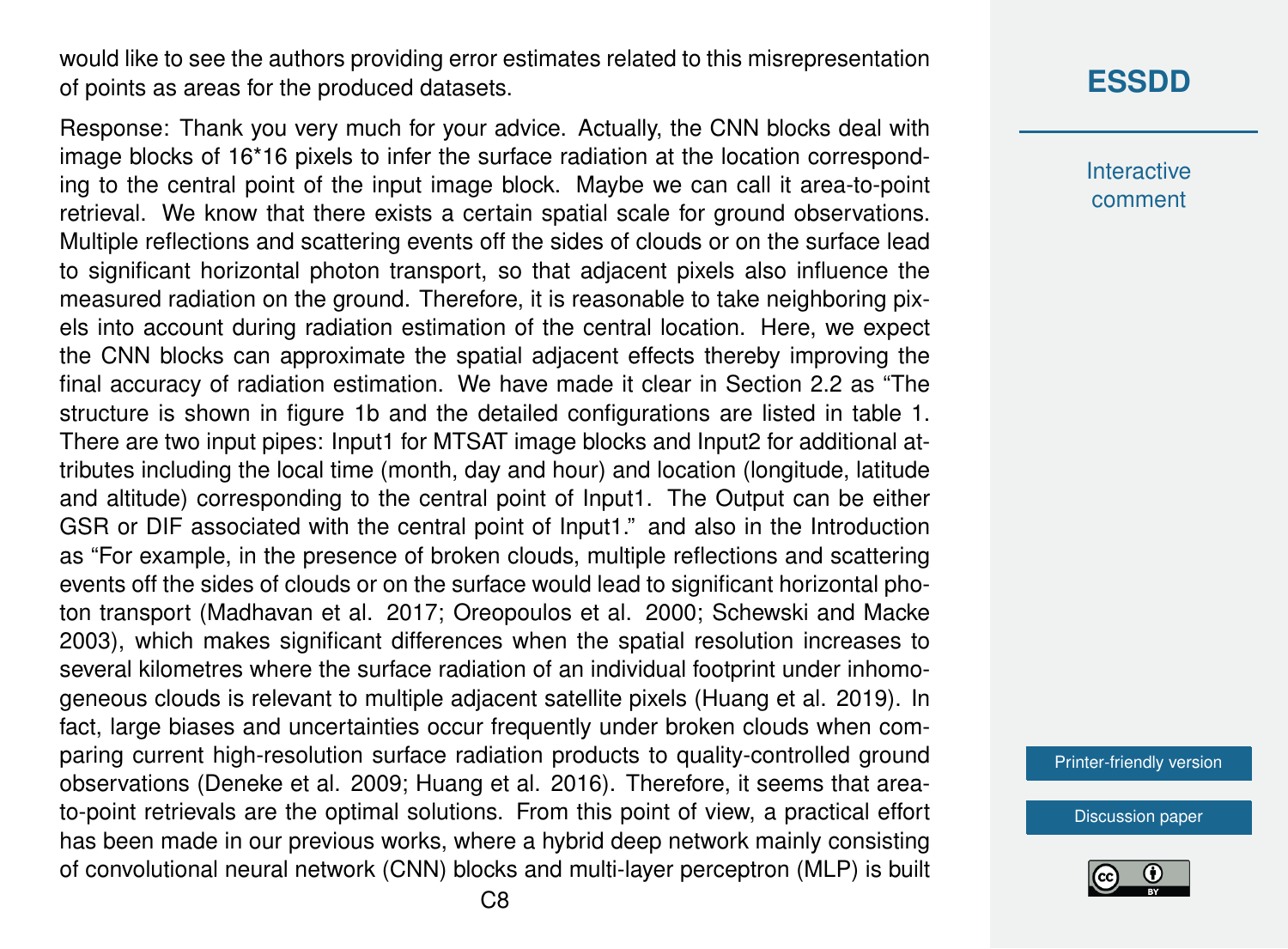to retrieve hourly GSR/DIF from geostationary satellite data (Jiang et al. 2019). The CNN blocks takes image blocks as inputs thereby allowing for identical treatment of adjacent satellite pixels, and are further stacked to construct deep residual structure to extract hierarchical features from low-level details (e.g., geometric shapes, sizes, orientations, edges and distribution) to high-level comprehensive abstract representations (e.g., intrinsic physical and optical properties of mixed clouds)." The previous studies revealed that time series of central point and its neighbouring pixels are most correlative within an extent of approximately 60km for hourly GSR, so the direct size of image block should be 12 \*12. But it does not fit in with the classical size of CNN networks. So we choose the size of 16\*16, thus extra pixels are included which are also helpful for extraction of edge features. More descriptions are added into Section 2.2 in the revised manuscript as "Considering the recommendation that time series of central point and its neighbouring pixels are most correlative within an extent of approximately 60km for hourly GSR (Wyser et al. 2005; Deneke et al. 2009), the input size for CNN is designed as 16 × 16 pixels (∼ 80km × 80km) around the central location requiring for radiation estimation, slightly larger than recommended 60km to fit in with the classical CNN network structure and meanwhile ensure the extraction of edge features. In addition, for the convenience of cross-sensor applications, it is better to only depend on the visible channel which is available for nearly all satellite images. This is reasonable as the visible channel provides the most proportion of information on aerosols, clouds and other atmospheric properties (Lu et al. 2011)."

Comments: (4) My last concern is that I think the manuscript has duplication issues: some of the figures have been seen previously in your other manuscripts. for example, figure 1, 2, etc (in your recent publications in Renewable and Sustainable Energy Reviews, Volume 114, October 2019, 109327). Also, I would like to mention here that previously you used the ResnetTL, and in this manuscript, it seems that you use a different network structure. So, what is the difference between them? what are the improvements?

# **[ESSDD](https://www.earth-syst-sci-data-discuss.net/)**

**Interactive** comment

[Printer-friendly version](https://www.earth-syst-sci-data-discuss.net/essd-2019-209/essd-2019-209-AC1-print.pdf)

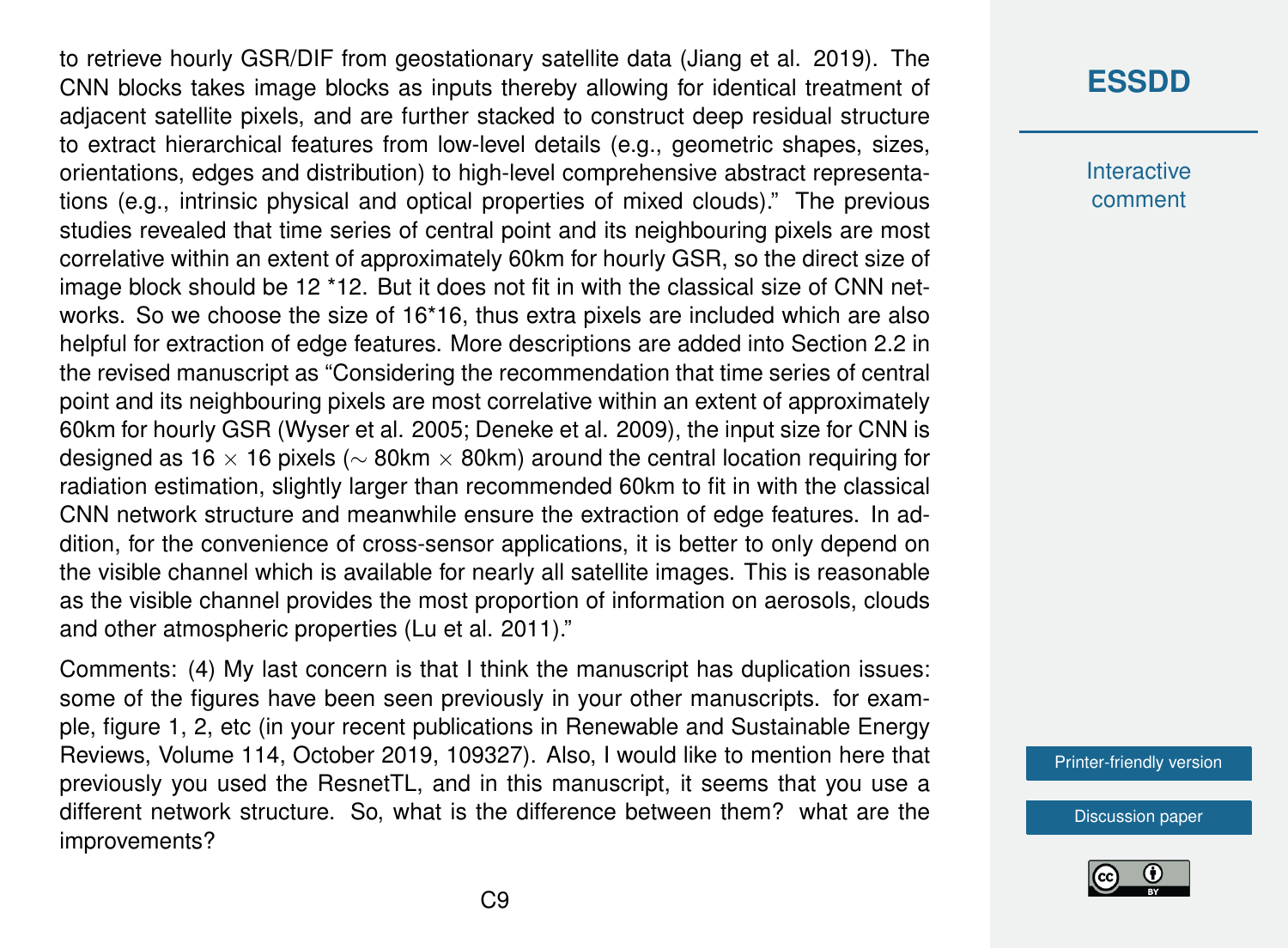Response: Thank you very much for your advice. Actually, the structure of the network in this manuscript is similar to the ResnetTL. In this paper, we extend the ResnetTL to fit the estimation of diffuse radiation through transfer learning, an approach to reuse already gained knowledge to solve different but analogous problems. Therefore, a new deep network for DIF estimation is obtained by fine-tuning ResnetTL using new training samples consisting of ground measured diffuse radiation and the corresponding satellite image block. Both the trained ResnetTL and the network for diffuse radiation estimation are used together to generate our datasets. More explanations are added into the revised manuscript as in the Introduction "In this paper, we extend the previous network for GSR to fit the estimation of diffuse radiation through transfer learning, an approach to reuse already gained knowledge to solve different but analogous problems. A new deep network for DIF estimation is obtained by fine-tuning the GSR network using new training samples consisting of ground measured diffuse radiation and the corresponding satellite image block. After complete learning and optimization, the trained DIF network in combination with previous GSR network is used to generate radiation datasets (GSR and DIF) over China based on Multi-functional Transport Satellites (MTSAT) data.", and also in Section 2.2 as "In the previous work (Jiang et al. 2019), we have built a hybrid deep network for GSR estimation. Herein, we further optimize the GSR model to fit the estimation of diffuse radiation by fine-tuning (refer to Section 2.3). The structure is shown in figure 1b and the detailed configurations are listed in table 1." The used radiation stations are all the same to that in our previous paper. To avoid the duplication issues, we have revised related figures, for example, the background of figure 2 is changed as land cover types that is a perfect way to demonstrate the representativeness of our stations, the graphical structure of the deep network (figure 1b) is expressed in another way. These changes are added into the revised manuscript.

Comments: The authors also need to pay attention to the grammar of the manuscript and the language needs to be further edited.

#### **[ESSDD](https://www.earth-syst-sci-data-discuss.net/)**

**Interactive** comment

[Printer-friendly version](https://www.earth-syst-sci-data-discuss.net/essd-2019-209/essd-2019-209-AC1-print.pdf)